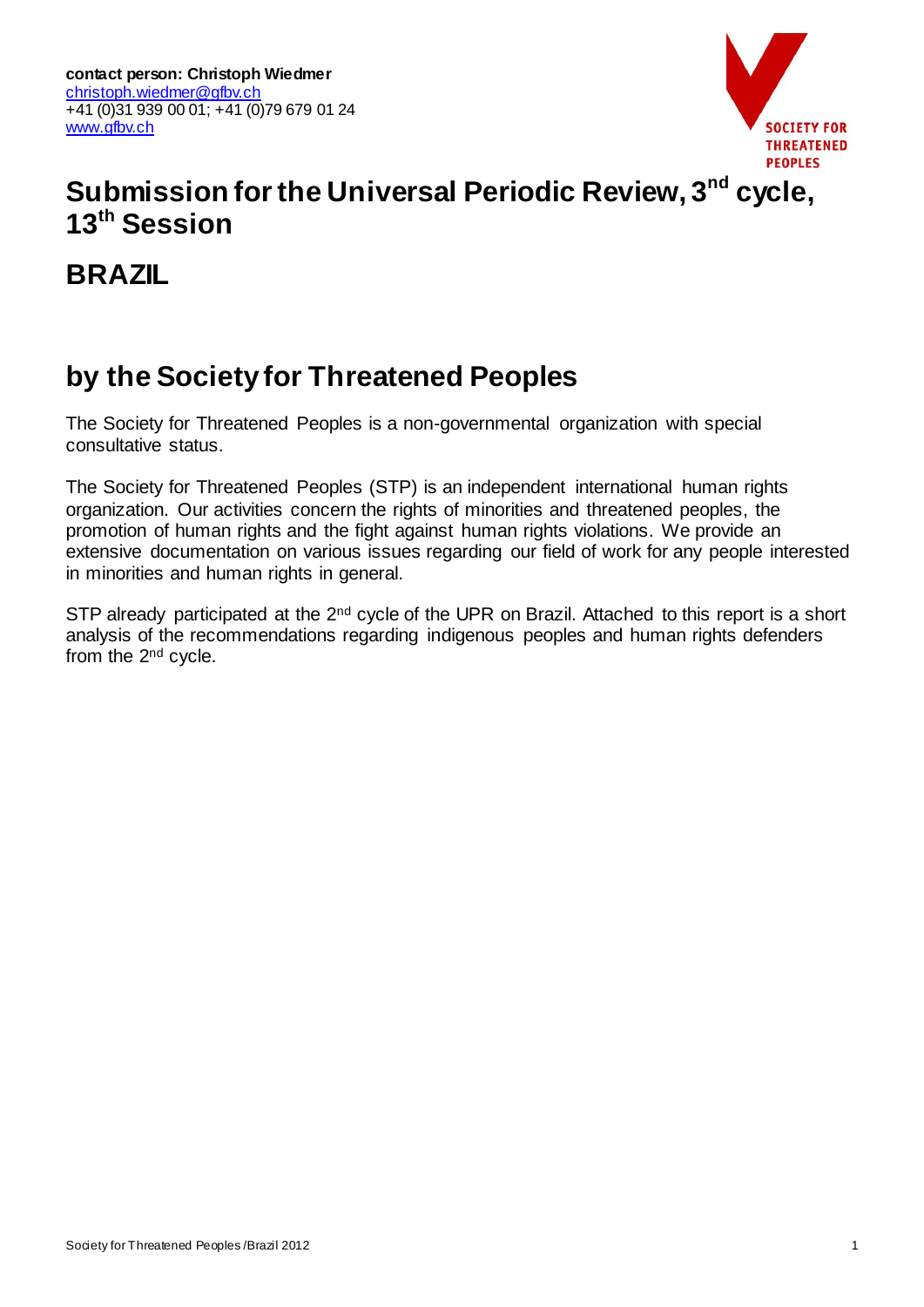#### Violation of right to territories for the indigenous peoples

With the constitution of 1988, Brazil made a big step towards respecting the rights of indigenous peoples , descendents of the traditional inhabitants living in the country prior to the discovery. Article 231 recognizes the fundamental human rights and the right to the use of their lands. Until December 2014, 668 indigenous peoples lands were demarcated or in the process of demarcation, summing up 13% of the surface of Brazil.

Unfortunately, the process of demarcation slowed down significantly. Between 2011 and 2014, the government of Dilma Rousseff ratified only 11 territories, by far the lowest number of ratification since that process started, and more than 300 territories still wait for the demarcation process. A safe territory is the most important condition for the survival of indigenous peoples. This development is in violation of Article 231 of the Brazilian Constitution, of the ILO Convention 169 Brazil signed and of the Declaration of the Rights of Indigenous peoples, Brazil voted for in 2007.

Recommendations 119.164, 119.165, 119.167 and 119.168 of the 2<sup>nd</sup> cycle ask Brazil to secure the right to the territories. The government of Brazil supported these recommendations. Brazil, however, failed to comply with the recommendations.

#### Violation of right to free, prior and informed consent

The right to be consulted as established by the Indigenous Peoples convention 169, ratified by Brazil, and recommended by several states in the 2nd cyle - see 119.163, 119.164, 119.166, 119.167, 119.168 and 119.169 - is done, if ever, on an unprofessional and low level. Indigenous peoples are poorly consulted and have no chance to negotiate mitigati on and benefit sharing agreements. The right to veto – and therefore the right to free, prior and informed consent – is simply not given. One example is the Belo Monte Dam. Despite of more that 15 complaints by federal and state prosecutors and the complete ignorance of the right to free, prior and informed consent of affected indigenous peoples, the construction of the dam has been completed.

Additionally, the Brazilian congress is preparing several bills to reduce the protection of indigenous peoples and their territories. Amongst them are the following bills: the constitutional bill PEC 215 will transfer responsibility for demarcation from the Executive to the Legislative thus paralyzing the demarcation process, Constitutional Amendment Bill 76/2011 aims at allowing the exploration of water resources in indigenous lands, Bill 1.610/1996 regulates mining in Indigenous territories, Bill 44/2007 alters the rules on the recognition and demarcation of quilombola territories (descendants from African peoples),Bill 3.654/2008 removes the right to self-identification of quilombola communities, Constitutional Amendment 71/2011 alters the rules on the demarcation of indigenous territories, Supplement Bill 227/2012 prepares mining in indigenous lands, quilombola territories and conservation units, Bill 5.807/2013 allows, as the New Mining Code, mining in indigenous lands, quilombola territories and conservation units and Bill 1.216/2015 alters the rules on the recognition and demarcation of indigenous territories. Instead of improving protection of the indigenous peoples, Brazil prepares the removal of protection what deteriorates the rights of indigenous peoples in a worrying way. All these bills and amendments happen without a consultation process and the consent of the indigenous peoples that will be most directly affected by this bills and what is defined by the ILO convention 169.

#### Increasing violence against indigenous peoples

The violence against the indigenous population is growing in an alarming way. In 2009, some 60 indigenous people have been killed, while in 2015, according to a report of the NGO CIMI, 137 indigenous people have been killed. The indigenous community is heavily shocked by the killings of the indigenous leaders Adenilson da Silva Nascimento and Euzébio Ka'apor in 2015. The brutal violence of private militia against the Guarani and Kaiowa in the state Mato Grosso do Sul is unacceptable. Actions against the aggressors are very seldom, and impunity the rule even in cases of gross violence and murder.

### Less means and power to the Indigenous Protection Agency FUNAI

During the recent years, FUNAI, the Brazilian Indigenous protection agency, got less means to conduct their work and less power in the state decision processes whether development projects violates the rights of the indigenous peoples or not. FUNAI is not capable anymore to fulfill the tasks defined in the Brazilian constitution.